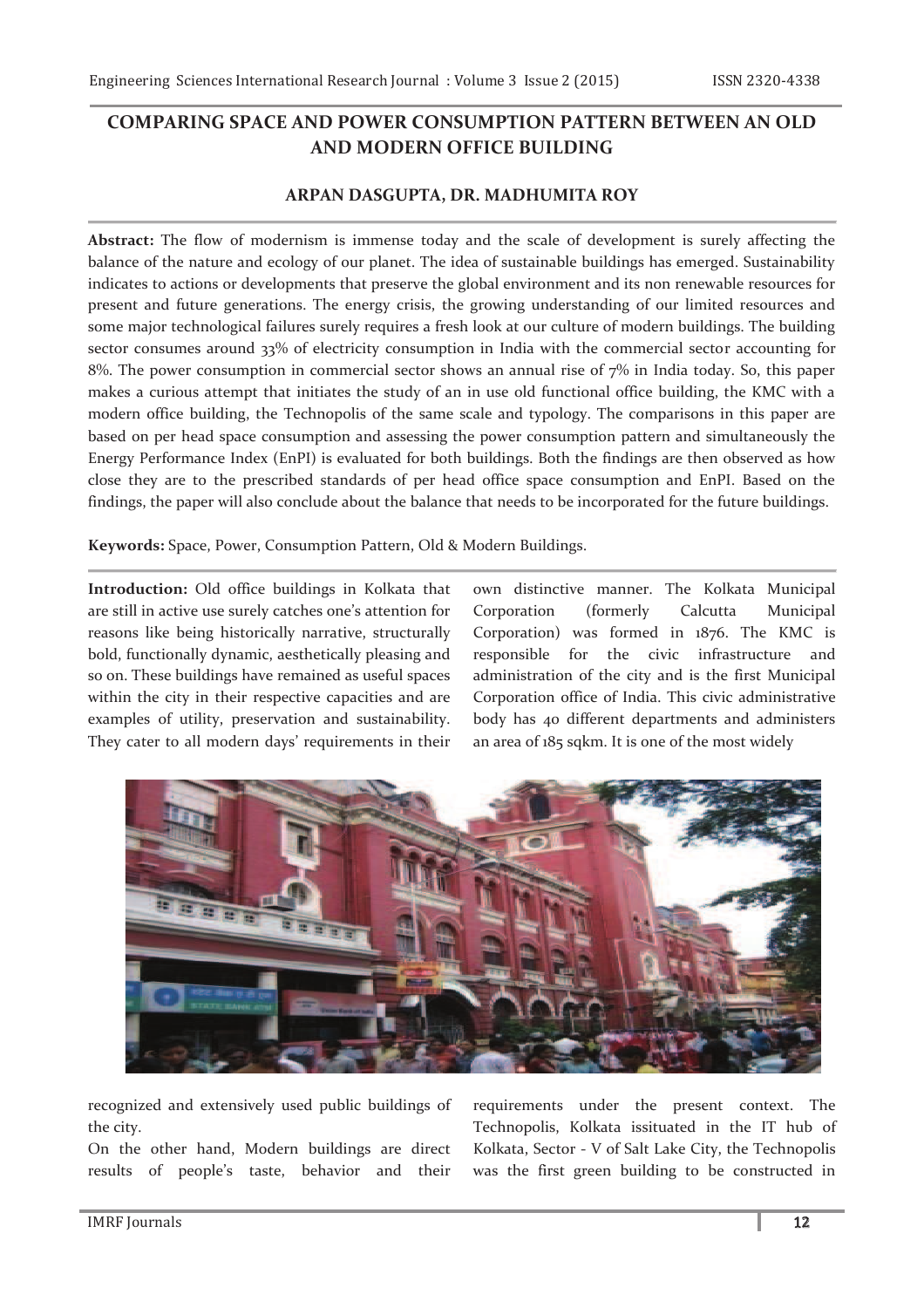Kolkata and one of the first conceived in India. The 14 storey building, functional since 2006, is first IT infrastructure building in India that is gold rated and conforms to the United States Green Building Council's (USGBC) LEED certification systems. The building mainly comprises of IT support houses. It was initially designed for 7500 professionals but now

it accommodates around 8500 employees with 100 as floating population per day. The building function as a three shift office building (24x7) and is centrally air conditioned. A typical floor in the Technopolis contains Lobby – Waiting, business centers (office spaces), conference rooms, food courts, reserved dining, kitchen, electrical rooms, toilets and



services. Besides, the support and service areas, the building has includes parking spaces as per requirements, AHU, battery load rooms, spaces for

cooling towers, transformer rooms, ATM, security rooms and stores.



#### **Floor wise area and per head space consumption:**

- Ground Floor Area 6870 sqm.
- First and Second Floor Area (Typical) 15420 sqm.
- Third Floor area 5020 sqm.
- Total Built up Area 27310 sqm.
- Number of official employees in the KMC CMO building  $-5,200$
- Number of floating population 4,000 6,000 (Average taken as 5,000)
- Total Number of users of the building everyday 10,200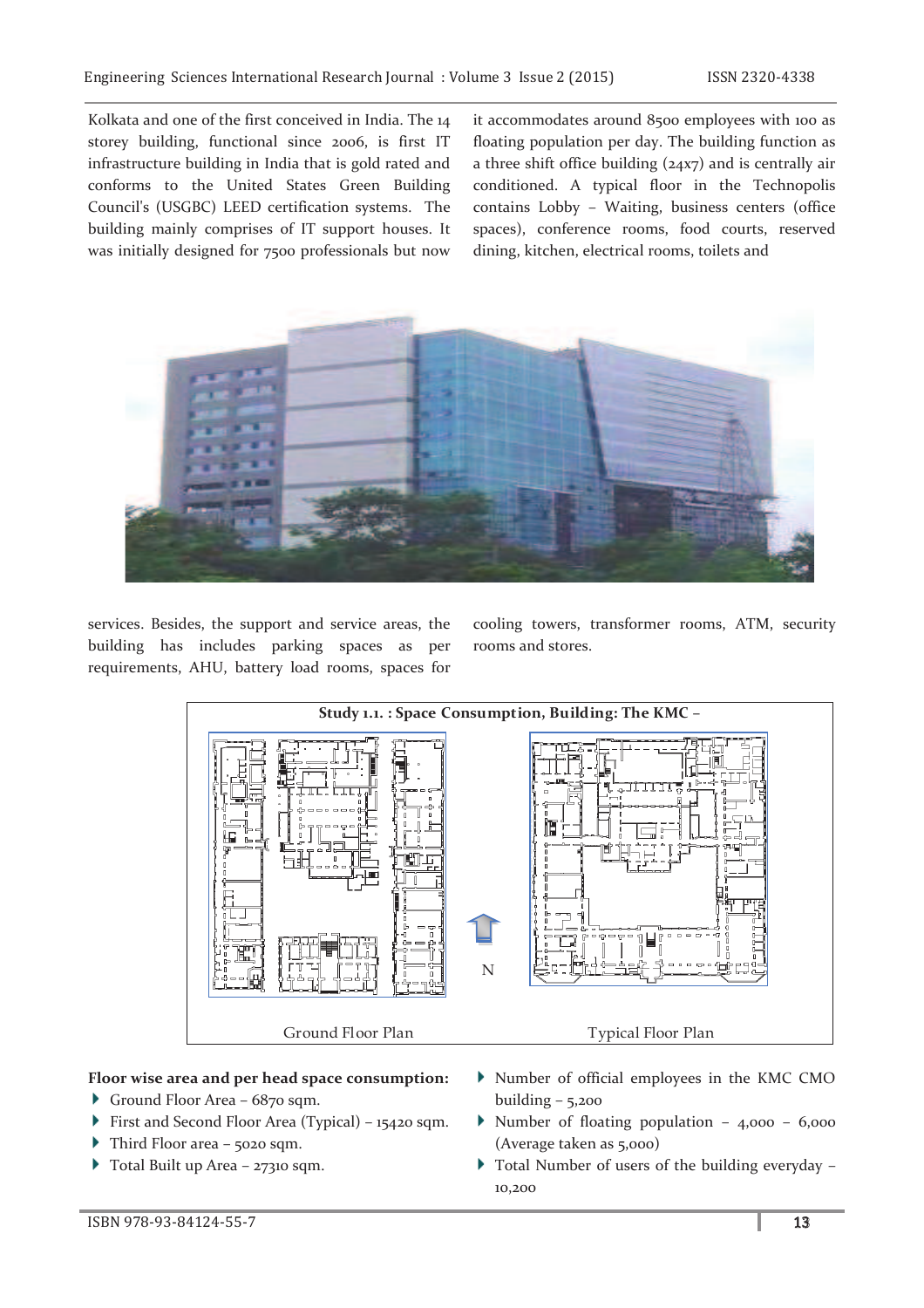(Approximately–based on official records and hour wise counts)

And, area per person with floating population – 27310/10200 **= 2.67 sqm**

So, area per person without floating population – 27310/5200 **= 5.25 sqm**



#### **Floor wise area and per head space consumption –**

- Ground Floor  $5212.65$  sqm
- Mezzanine Floor 2067.49 sqm
- $\triangleright$  First Floor 3359.01sqm
- Second, Third & Fourth Floor 3456.90 sqm  $(each)$   $(*_3)$
- Fifth & Sixth Floor 3527.60 sqm (each)  $(*_2)$
- Seventh to Thirteenth Floor 3754.78 sqm  $(*_7)$
- Fourteenth Floor 2356.73 sqm
- $\rightarrow$  30% of area is used as office in G.F. 5212.65 sqm
- 10% of area is used as office in Mezzanine 206.74 sqm
- So, Total Built up Area 51195.63 sqm
- Initially designed for  $-7,500$
- Latest occupancy level  $-8,500$
- $\blacktriangleright$  Floating population 100
- ▶ Total Influx everyday 8600

So, area per person without floating population –

51195.63/8500 = **6.02sqm**

And area per person with floating population – 51195.63/8600 =**5.95 sqm**

*Note –* 

*1. Basement, 70% of Ground Floor Area and 90% of* 

*Mezzanine Floor Area is used as Parking.* 

*2. TheTechnopolisis designed for anoccupancy* 

*levelof 7500 professionals per shift.* 

**Observations: Space Consumption, Both Buildings:** The floating population is highly variable in Municipal offices. Hence, the standard minimum space requirement with floating population is not specified anywhere and is based on assumption for providing optimum comfort conditions to the users. Area of 5.25 sqm per person for office employees is little more than the recommended standard of 5sqm per person.

And with additional footfall of around 5000 per day, i.e. with 2.67 sqm per person. But the building is found to be functioning with great ease. The semi open spaces, the internal courtyard and the broad long corridors help in easing the load of additional footfall every day. On the other hand its modern counterpart, the Technopolis with floating population is 5.95sqm per person is better placed and appropriately functional.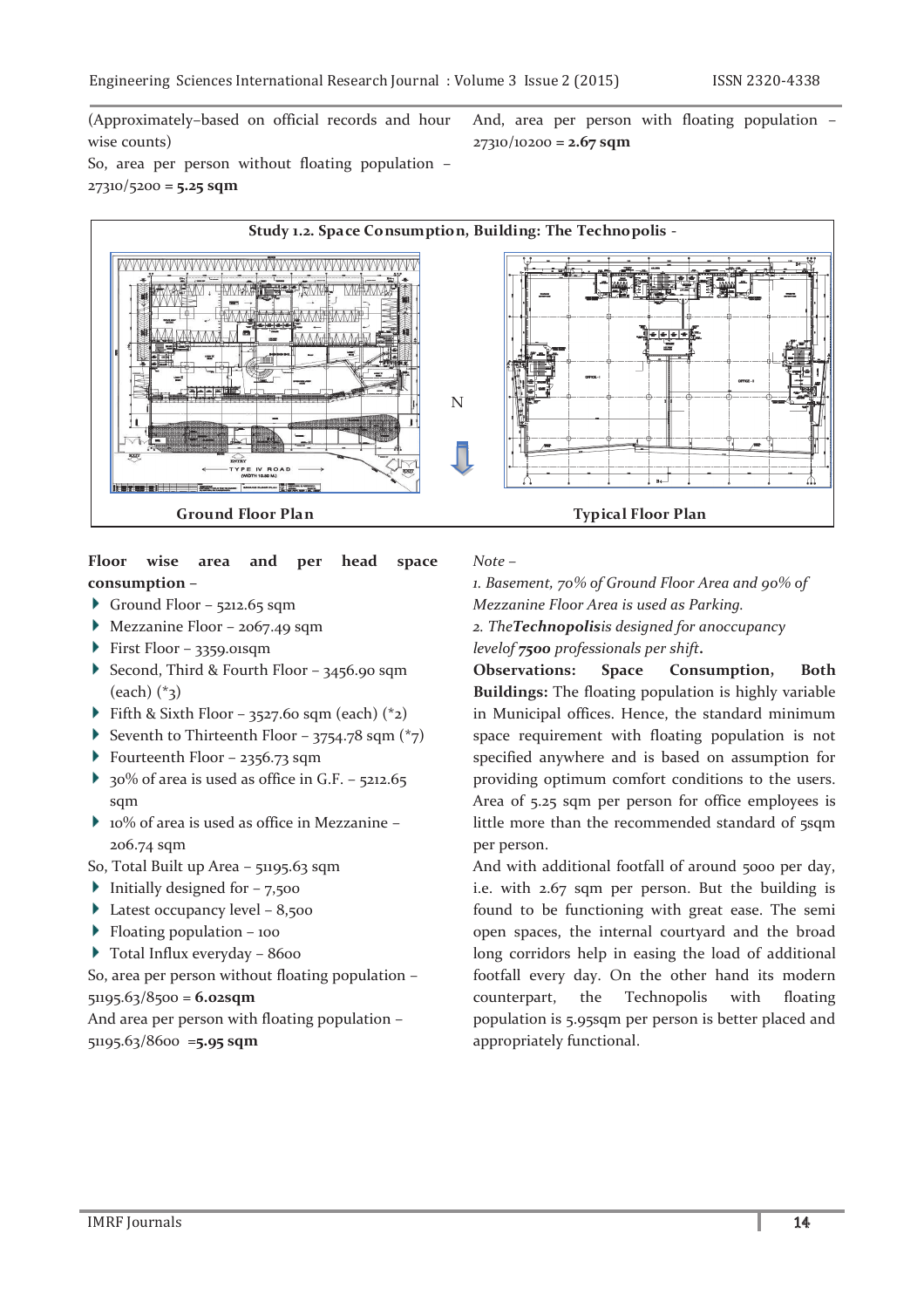

**Study 2.1. Power Consumption, Building: The KMC:** The KMC building is a non air conditioned single shift office building. There are in all 40 departments operational in the building. On average, each department has 2 to 3 air conditioned rooms. The room of the head of the respective departments/sections and a computer or appliances section which requires air conditioning. However, the air conditioned spaces were found to be quite unevenly distributed when the physical survey of the building was made. And there are approximately 20

VIP suites/rooms of Mayor, Deputy Mayors, various councilors and other heads of the administrative body which are air conditioned. And also a few departments which were in the making of centrally air conditioned spaces. The AC areas for both the buildings in the following tables are based on the physical survey of the building. Total built up area of the KMC building – 27310 sqm.

So, approximately air conditioned area in KMC building (AC areas in blue) –

| SNo.    | Floors              | <b>AC Portions</b> | Floor Area (In | <b>AC Area</b> (In | $\frac{0}{6}$ |
|---------|---------------------|--------------------|----------------|--------------------|---------------|
|         |                     |                    | Sqm)           | Sqm)               |               |
| $1. \,$ | <b>Ground Floor</b> | F                  | 6870           | 436                | 6.3           |
| 2.      | First Floor         |                    | 7710           | 2476               | 32.1          |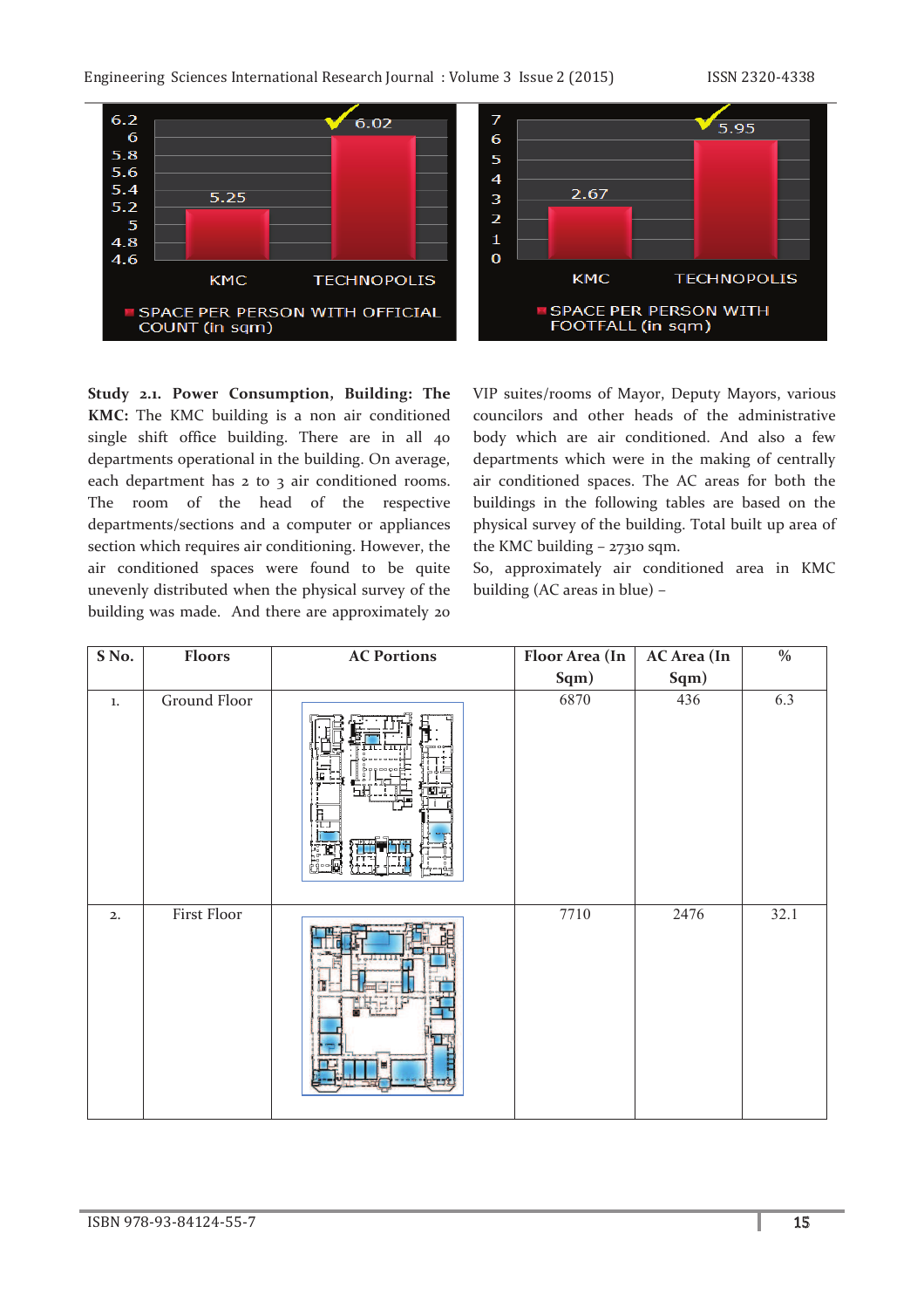| $\overline{3}$ .  | Second Floor |  | 7710  | 1412 | 18.3       |
|-------------------|--------------|--|-------|------|------------|
| 4.                | Third Floor  |  | 5020  | 2204 | 44         |
| <b>Total Area</b> |              |  | 27310 | 6528 | ${\bf 24}$ |

Non air Conditioned area (all floors) – (27310 – 6528)  $= 20782$  sqm  $(76%)$ 

Power consumption in KMC building - (source – Director General, Electricals, KMC)

- Monsoon months (July, August, September, October) – 900 KW
- Winter months (November, December, January & February) – 600 KW
- Summer months (March, April, May, June) 1200 KW

| Sl. No. | <b>Particulars</b>                    | Summer             | <b>Monsoon</b>     | Winter          |
|---------|---------------------------------------|--------------------|--------------------|-----------------|
| 1.      | Power Consumed (In Kw)                | 1200               | 900                | 600             |
| 2.      | Power Consumed by $AC - 70\%$ of      | 840                | 630                | 420             |
|         | Power (in Kw)                         |                    |                    |                 |
| 3.      | AC Space (in sqm)                     | 6528               | 6528               | 6528            |
| 4.      | Power for all Appliances in AC & Non  | $(1200 - 840) =$   | $(900 - 630) =$    | $(600 - 420) =$ |
|         | AC Space $-30\%$ (in Kw)              | 360                | 270                | 180             |
| 5.      | $24\%$ = AC Areas (Power Consumed     | 86.4               | 64.8               | 43.2            |
|         | by Appliances in AC Areas) (in Kw)    |                    |                    |                 |
| 6.      | <b>Total Power Consumed In AC</b>     | $(840+86.4) =$     | $(630+64.8) = 695$ | $(420+43.2) =$  |
|         | Spaces (in Kw)                        | 926.4              |                    | 463.2           |
| 7.      | Non AC Area (in sqm) $-76\%$          | 20782              | 20782              | 20782           |
| 8.      | <b>Power Consumed In Non AC Space</b> | $(1200 - 926.4) =$ | $(900 - 695) =$    | $(600 - 463.2)$ |
|         | (in Kw)                               | 273.6              | 205                | $= 136.8$       |

Final figure with Peak Load consideration –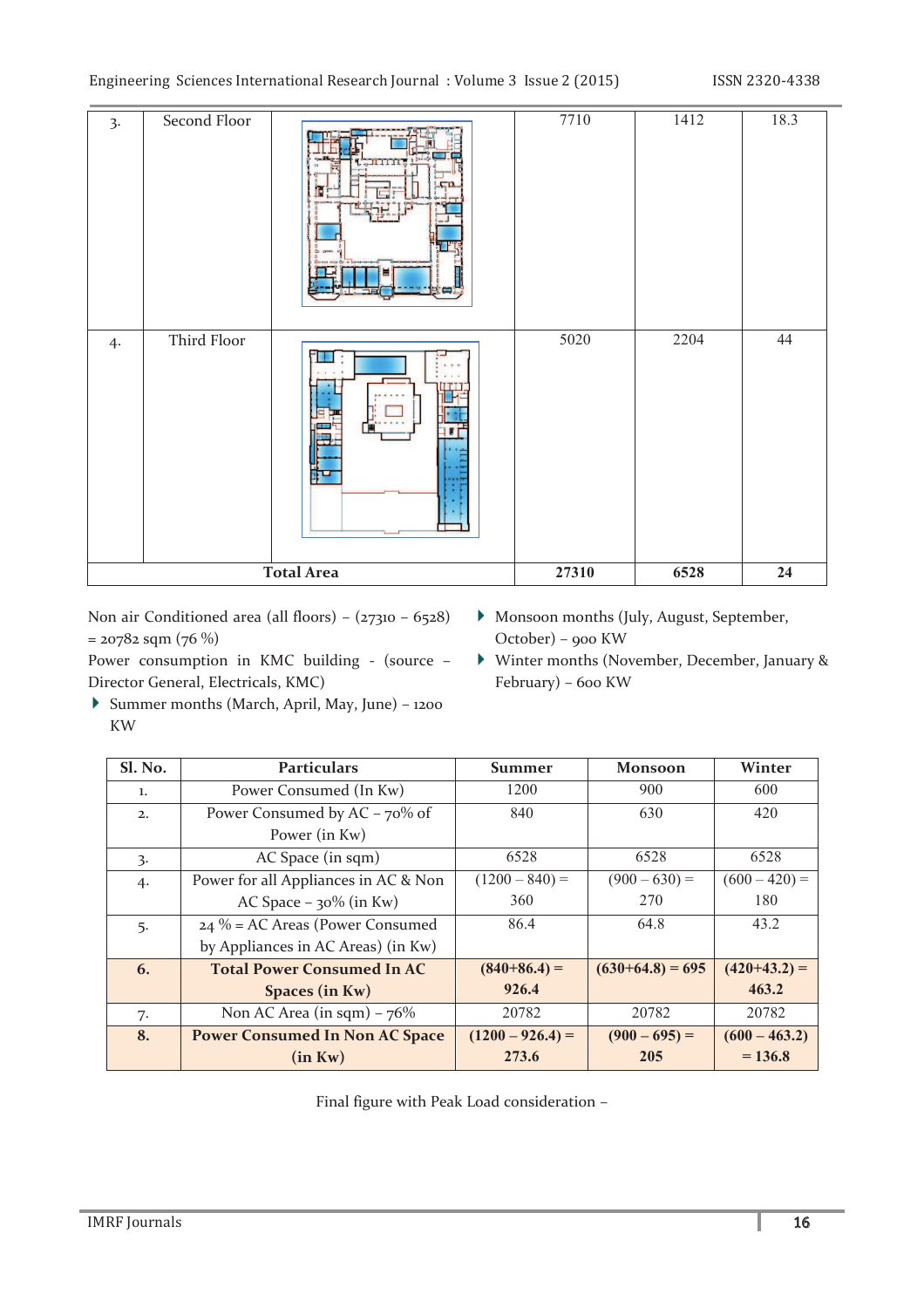| <b>Total Built</b><br>Up Areas<br>$(in\;sqm)$ | Peak Average<br>Consumed<br>Power (in Kw) | AC<br><b>Areas</b><br>$(in\;sqm)$ | Non AC<br>Areas (in<br>sqm) | <b>Power</b><br><b>Consumed In AC</b><br>Areas (in Kw) | Power<br><b>Consumed In</b><br><b>Non - AC Areas</b><br>(in Kw) |
|-----------------------------------------------|-------------------------------------------|-----------------------------------|-----------------------------|--------------------------------------------------------|-----------------------------------------------------------------|
| 27310                                         | 1200                                      | 6528                              | 20782                       | 926.4(77.16%)                                          | $273.6(22.8\%)$                                                 |

**Energy Performance Index (EnPI):** EnPI = i.e. (Summer Consumption x 10 x 20 x 4) + (Monsoon Consumption x 10 x 20 x 4) + Winter Consumption x 10 x 20 x 4) / Total Built up Area

 $(1200 \times 10 \times 20 \times 4) + (900 \times 10 \times 20 \times 4) + (600 \times 10 \times 10)$ 20 x 4) / 27310

### **= 79.03 kWh/sqm/year**

The total connected load is not the load that is total load that is utilized.

Hence, a Diversity Factor (DF) of 0.8 is considered.

= (79.03 x 0.8) kWh/sqm/year **= 63.22 kWh/sqm/year**

Note –

- \* *Considered operational for 10 hours a day for 20days a month on average annually.*
- \* *Consumption is peak connected load. Hence, DF was considered.*

### **Study 2.2. Power Consumption, Building: The Technopolis -**

Technopolis is centrally air conditioned building functioning in three shift 24x7. Not much of seasonal variations are seen in the pattern of power consumption as their contracted load with the electricity provider is fixed.



The following are the of AC and non – AC spaces in Technopolis (in a typical floor) (AC areas in blue) –

| <b>Description</b>          | <b>Non AC Spaces</b>   | Size (in metre)    | <b>Nos</b>     | Area (in | No. of | <b>TOTAL</b> |
|-----------------------------|------------------------|--------------------|----------------|----------|--------|--------------|
|                             |                        |                    |                | sqm)     | floors | <b>AREA</b>  |
|                             | Staircase              | $4 \times 6.75$    | 3              | 81       | 13     | 1053         |
|                             | Toilet - I             | 5.86 x 3.7         | $\mathfrak{2}$ | 43.36    | 13     | 1127         |
| $2^{nd}$ to $14^{th}$ floor |                        |                    |                |          |        |              |
|                             | Toilet - II            | $3.7 \times 6.15$  | 1              | 22.75    | 13     | 296          |
|                             | Toilet - III           | $1.68 \times 2.32$ | 2              | 7.84     | 13     | 204          |
|                             | Toilet - IV            | 3.78 x 6.15        | 1              | 23.29    | 13     | 303          |
|                             | Pantry                 | $2 \times 2.32$    | $\overline{2}$ | 9.30     | 13     | 242          |
|                             | <b>Electrical Room</b> | $4.225 \times 2.4$ | 1              | 10.4     | 13     | 135          |
|                             | Toilet - I             | 5.5 x 6.12         | 1              | 31.54    | 1      | 32           |
| First Floor                 | Toilet - II            | 5.4 x 6.12         | 1              | 33.07    | 1      | 33           |
|                             | Toilet – III           | 5.92 x 6.12        | 1              | 36.29    | 1      | 36           |
| Basement,                   | Staircase              | $4 \times 6.75$    | 3              | 81       | 3      | 243          |
| Ground & First              |                        |                    |                |          |        |              |
| <b>Basement</b>             | Parking                |                    |                | 5288.57  | 1      | 5289         |
| Ground Floor                | Parking                |                    |                | 1992.45  |        | 1992         |
| Mezzanine                   | Parking                |                    |                | 1709.88  | 1      | 1710         |
| <b>Total</b>                |                        |                    |                |          |        |              |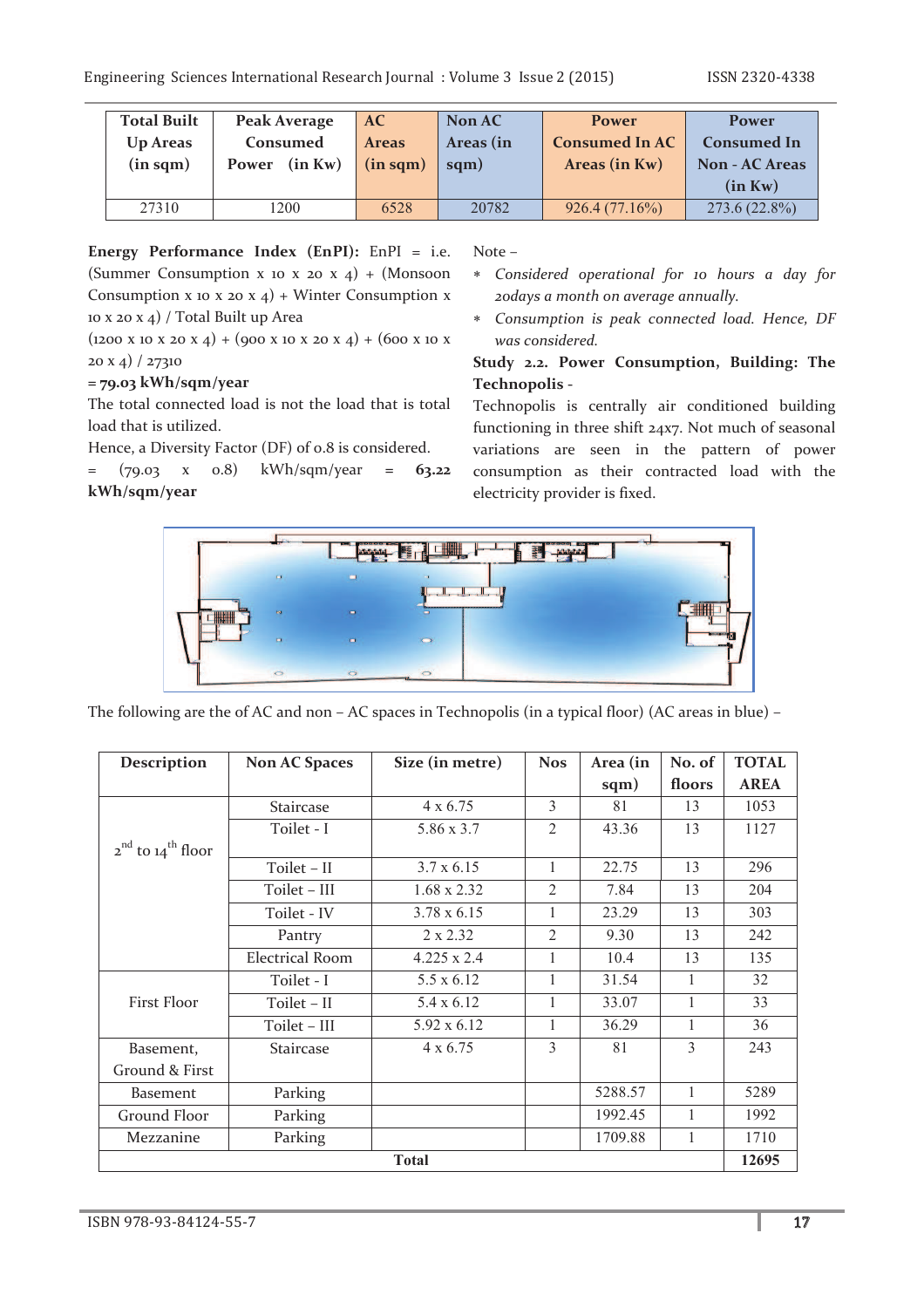Thus, the total non air conditioned area in the Building is  $-12,695$  sqm. ( $24.8\%$ )

Total area of the building  $=$  51195 sqm

Air Conditioned Area = (51195 – 12695) = 38500 sqm  $(75.2\%)$ 

Power consumption in the building (Source – WBSEB)

- ▶ Contracted Load with WBSEB 3000 KVA
- Monthly Power Consumption of the building 2550 KVA
- Power consumed in  $KW = KVA \times pf = 2550 \times 0.8 =$ 2040 KW
- Power consumed by Air Conditioning (70% of 2040 KW)
- $= 1428$  KW (totally for AC areas) i.e.  $1428$  KW power is consumed in 38500 sqm
- Rest of power  $(2040 1428)$  KW = 612 KW (consumed by lighting & all appliances)
- $\rightarrow$  75.2% of 612 KW = 460 KW
- So, total power consumed in the AC area =  $(1428 +$  $(460)$ KW =  $1888$  KW
- Power consumed by Non Air Conditioned Spaces – (2040 - 1888) KW = 152 KW

### **Energy Performance Index (EnPI) –**

EnPI = Energy Consumed / Floor Area =  $(2040 \times 24 \times$ 26 x 12) / 51195

**= 298.37 kWh/sqm/year** 

Similarly in this case too, the total connected load is not total load that is utilized. The Diversity Factor (DF) had to be taken into account. Hence, a Diversity Factor (DF) of 0.8 is considered.

 $= (298.37 \times 0.8)$  kWh/sqm/year

**= 238.69 kWh/sqm/year.** 

Note –

- \* *Considered operational for 24 hours a day for 26days a month on average annually.*
- \* *Consumption is peak connected load. Hence, DF was considered.*

**Observations, Power Consumption, Both Buildings :**Most commercial buildings have Energy Performance Index (EnPI) of 200 to 400 kWh/sqm/year and Technopolis was found to be no exception. As per BEE, office building benchmark for warm and humid climate for less than 50% AC areas, the EnPI should be between 45 to 85 kWh/sqm/year and for buildings having more than 50% AC Areas, the EnPI should be between 100 to 200 kWh/sqm/year. In this study, with the Diversity Factor (DF), the KMC shows an EnPI of 63.22kWh/sqm/year whereas the Technopolis shows an EnPI of 238.69 kWh/sqm/year.KMC having AC areas of less than 50% falls under the EnPI range of BEE, whereas the Technopolis having AC areas of more than 50% with EnPI of 238.69kWh/sqm/year don't qualify.



**Conclusions:** The idea of planning and designing is to create an environment suited to the needs of the individuals who are using it. Designers should take care in recommending each component of a building. For example the proper use of open areas and transport corridors within the building premises can be multifunctional for optimum space usage in case of public buildings. The reduction of total power consumption in a building especially through passive means is one of the key aspects of a sustainable building design. A continuous use of air conditioned